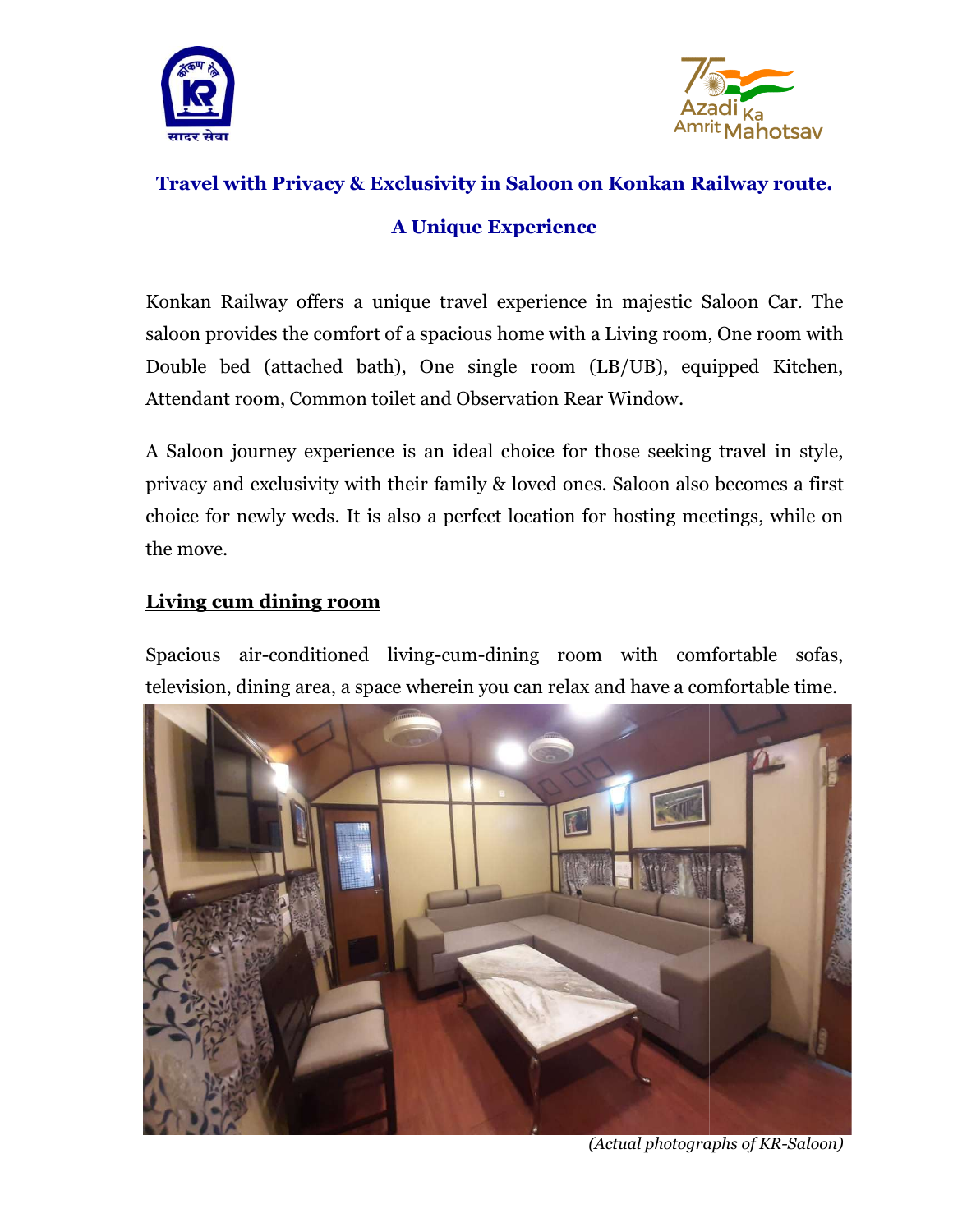### **Window Trailing**

Enjoy the lush green hills, rains and cascading waterfalls on Konkan route through the trailing window of saloons. Unwind as you experience the nature's canvas unfold.



(Actual photographs of KR-Saloon)



## Single Room :

One air-conditioned single room with boxtype bed having First AC type foldable berth. The room is equipped with cupboard and side table.

(Actual photographs of KR-Saloon)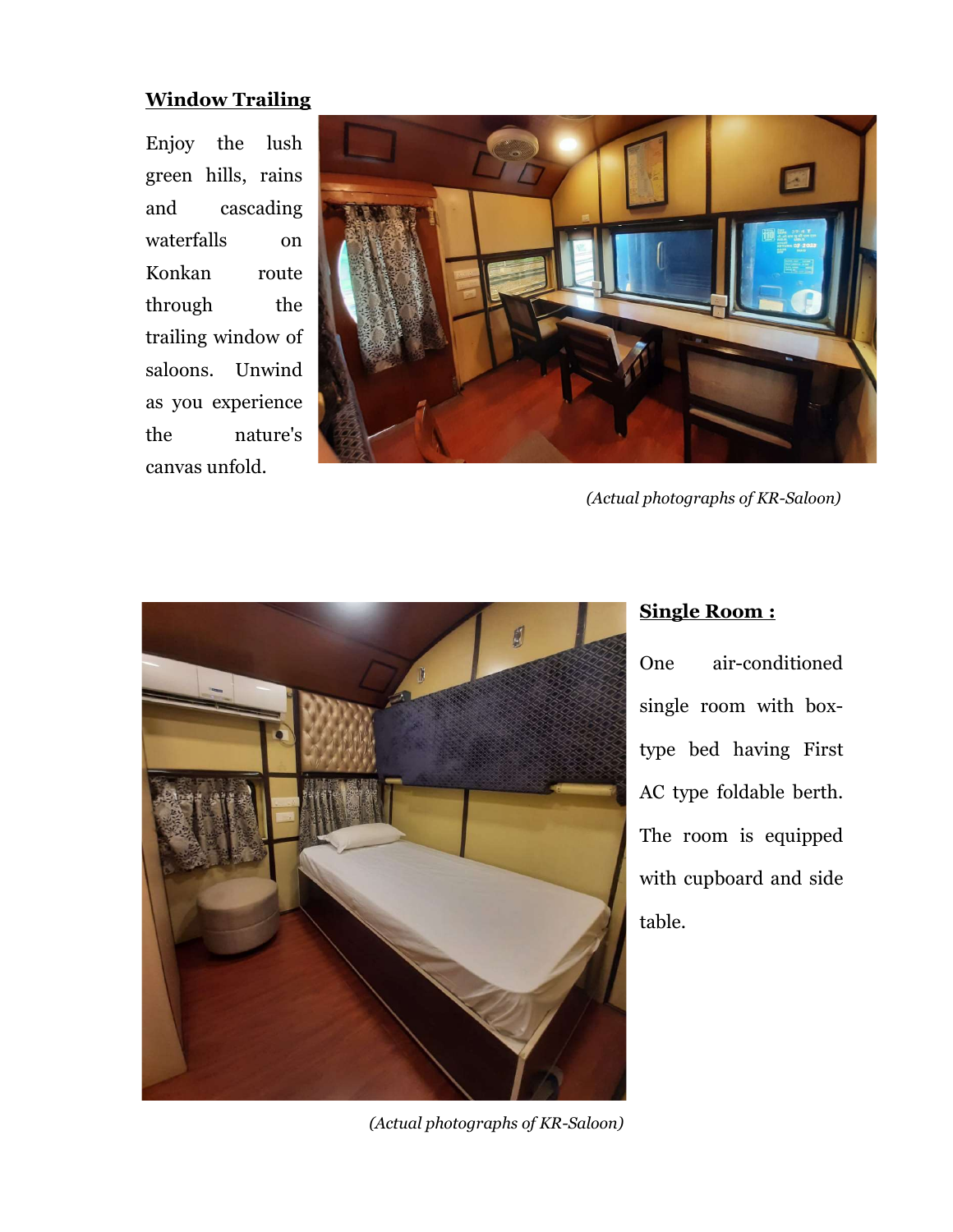### Master Bedroom:

One air-conditioned room comprising of Queen Size bed with attached bathroom (hot/cold water, shower ) The room is equipped with cupboards, dressing table & writing table.



(Actual photographs of KR-Saloon)



# Kitchen :

This Saloon has a kitchen for cooking fresh food while on travel. It is fully equipped with required utensils, hot water sink, refrigerator, RO purified water etc.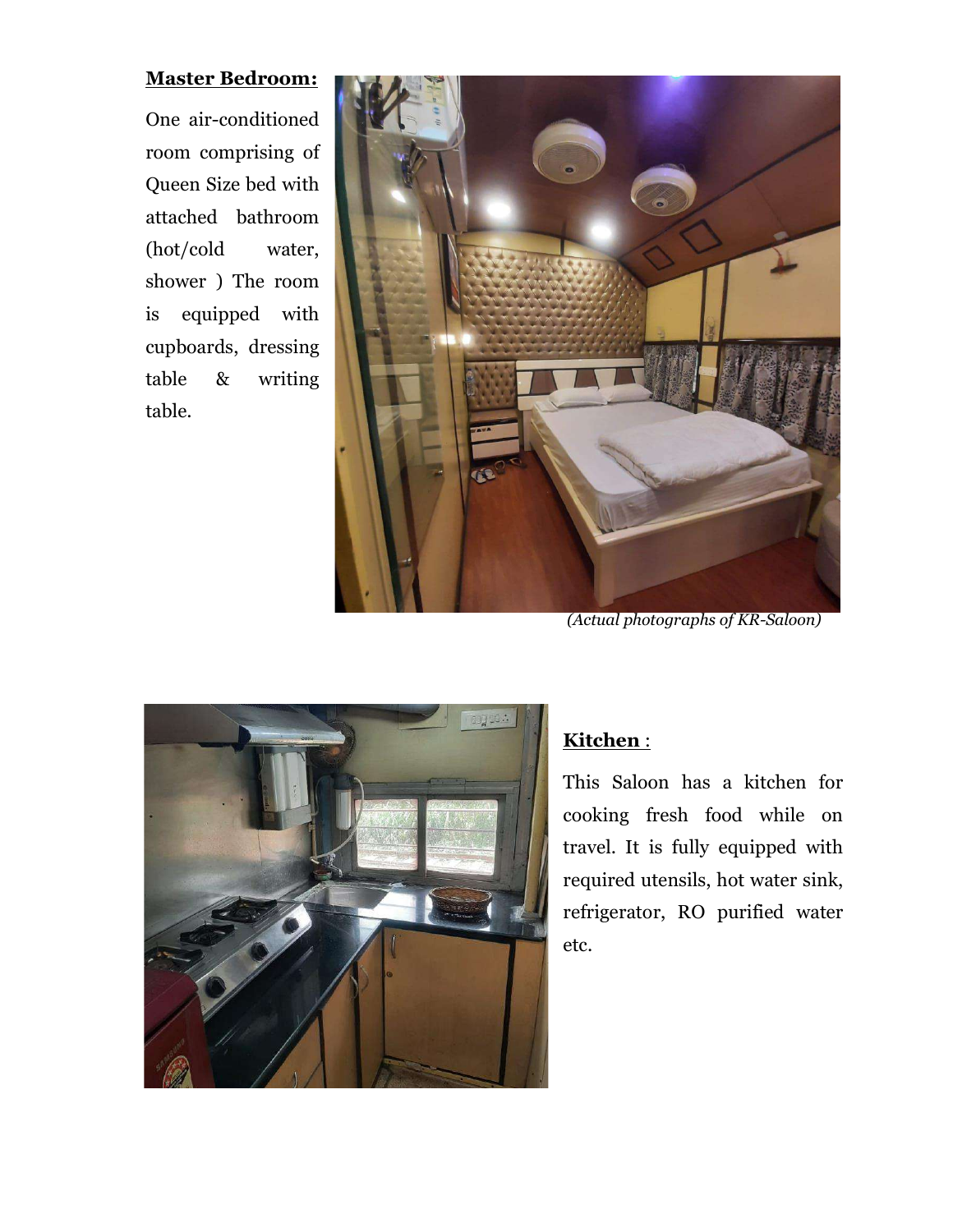#### General information:

- 1. The saloon will be attached to train running between Mumbai to Madgaon (Goa) with following sectors:
	- a) Mumbai to Ratnagiri and back
	- b) Mumbai to Goa and back
	- c) Mumbai Ratnagiri Goa and back
- 2. On arrival of saloon at Ratnagiri / Madgaon same will be kept in safe custody of KRCL till your return journey towards Mumbai.
- 3. One Attendant will be provided for ensuring your comfortable journey.

|                             | <b>Master</b><br>bedroom | <b>Single</b><br>bedroom | <b>Rear View</b><br>Window | <b>Total</b> |
|-----------------------------|--------------------------|--------------------------|----------------------------|--------------|
| <b>No of Accommodations</b> | $\bf{2}$                 | $2^*$                    | 2                          | b            |

4. In saloon, total 6 (six) accommodation will be available as under :

- \* First AC Type Foldable Berth
- 5. Additional services on payment basis :
	- (i) Entertainment in the saloon with live music / song etc.
	- (ii) Catering arrangement local cuisine.
- 6. The hiring charges for booking of this Saloon will be worked out depending upon your itinerary.